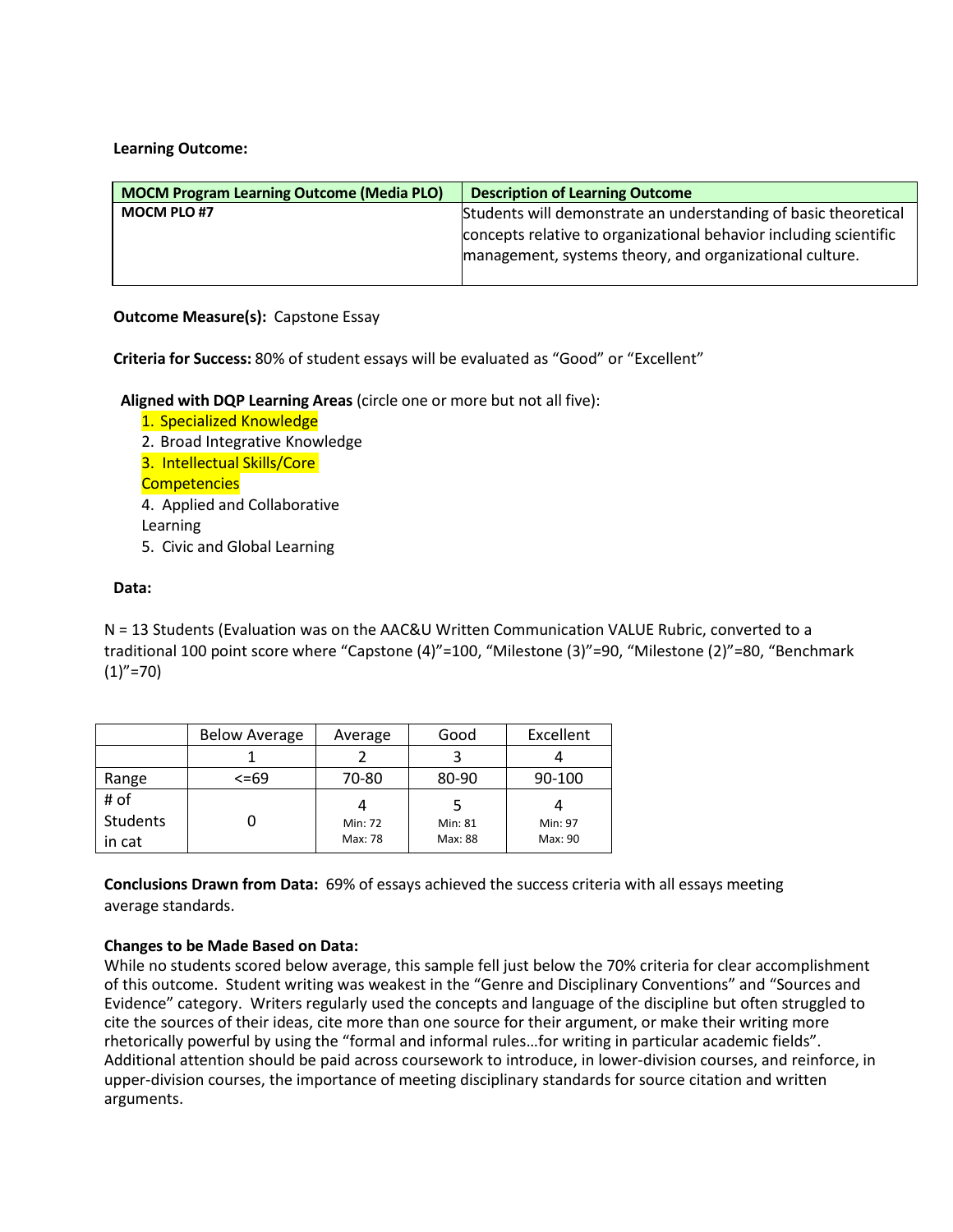### **Learning Outcome:**

| <b>MOCM Program Learning Outcome (Media PLO)</b> | <b>Description of Learning Outcome</b>                        |
|--------------------------------------------------|---------------------------------------------------------------|
| <b>MOCM PLO#8</b>                                | Students will integrate a Christian perspective of values and |
|                                                  | ethics in their communication in interpersonal, small group,  |
|                                                  | organizational, and intercultural contexts.                   |
|                                                  |                                                               |

**Outcome Measure(s):** Reported community service participation during 422 Portfolio Presentation and Ethics Essay (note: Th[e previous report](http://assessment.pointloma.edu/wp-content/uploads/2014/05/CMT_Evidence_2014-2015_MOCM_Summary-of-Data.pdf) of this PLO on which this report was based did not include "Ethics Essay" instructions, rubrics, or data and recent staffing changes for these courses have resulted in assignment changes)

**Criteria for Success:** 80% of students will complete

**Aligned with DQP Learning Areas** (circle one or more but not all five):

- 1. Specialized Knowledge
- 2. Broad Integrative Knowledge
- 3. Intellectual Skills/Core

Competencies

4. Applied and Collaborative

**Learning** 

5. Civic and Global Learning

# **Data:**

N = 13 Students, 22 areas of service

|                                   | No reported<br>service during<br>final semester | Service to<br>university                                          | Service to<br>church                                                                                 | Service to<br>community                                                       |
|-----------------------------------|-------------------------------------------------|-------------------------------------------------------------------|------------------------------------------------------------------------------------------------------|-------------------------------------------------------------------------------|
| # of<br><b>Students</b><br>in cat | 4                                               | 9                                                                 | 7                                                                                                    | 6                                                                             |
| Service<br>examples               |                                                 | Admissions<br>Ambassador,<br>Cheer Team,<br>Student<br>Government | Bible study<br>leading, social<br>media<br>management,<br>Summer<br>camps, Sunday<br>school teaching | Special Olympics,<br>Miss America.<br>PETA,<br>International Co-<br>operative |

# **Conclusions Drawn from Data:** 69% of students served.

# **Changes to be Made Based on Data:**

Students who serve all report serving in more than one capacity. When each service performed is treated individually instead of being attributed to a single student, the percentage increases to 86%. Perhaps, as prior reports have indicated, this data could be collected longitudinally.

Even if the reporting and collection of this service data was improved, the assessment of this PLO is remarkably indirect. Counting hours and locations doesn't seem to give a sense of the integration called for in the PLO. The primary recommendation is a modification of the outcome measure. Reflections written during Service Learning Projects in Small Group Communication and other courses may be an improved source. Similarly, modification of assignments in the Portfolio course may improve the quality of the data.